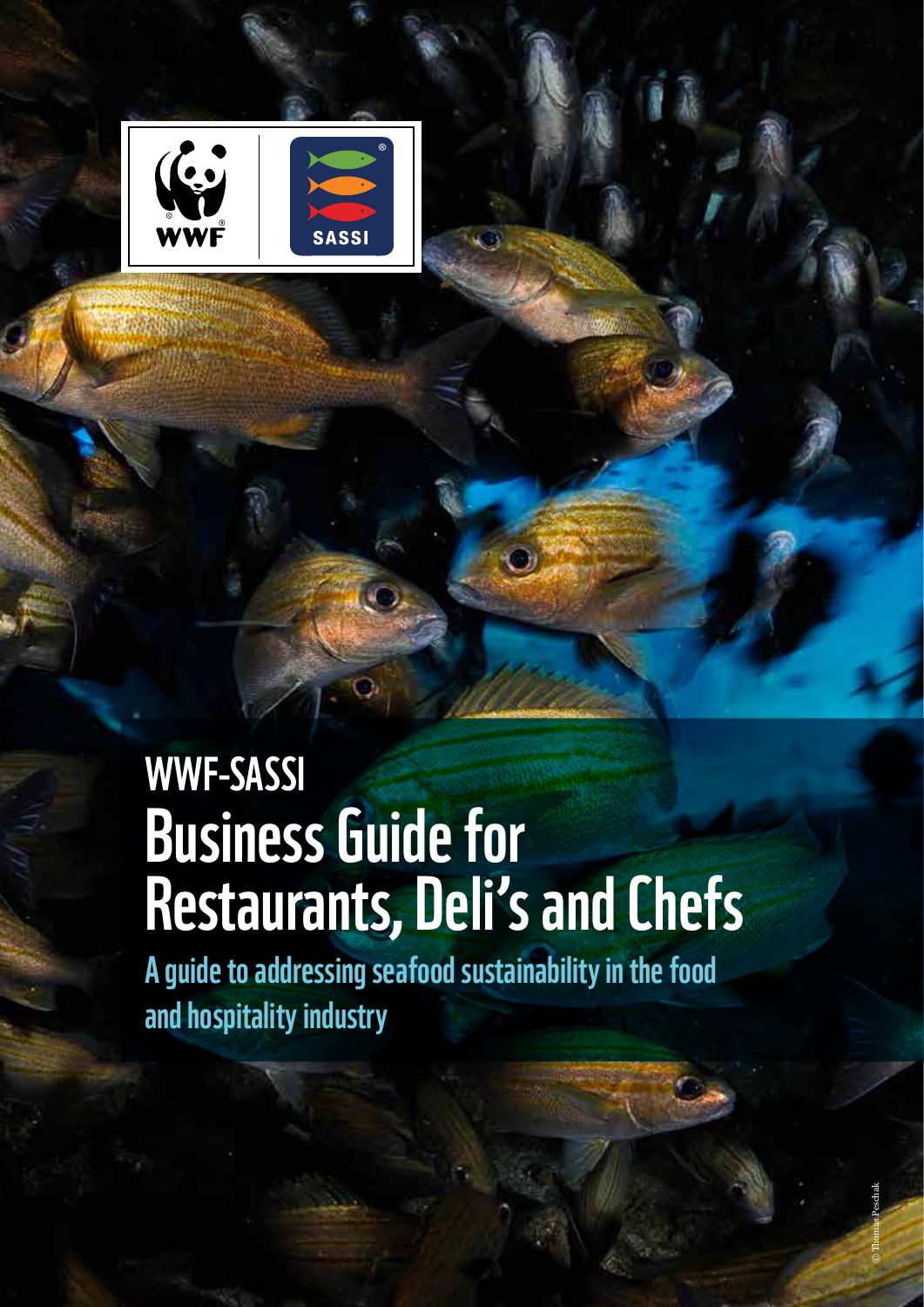## WWF-SASSI Guide

## WHY IS IT IMPORTANT?

Our oceans, commonly referred to as the blue economy, are a vital system on planet Earth that is necessary for the survival of humans and other species alike. Many of the ocean's services and goods are major economic, socio-cultural and environmental drivers. Over a billion people are reliant on the ocean's resources for food and as a source of income.

Due to growing populations and subsequent demand, coupled with other factors such as pollution, climate change and mismanagement, the world's fishing resources are fast depleting. Unfortunately the age-old saying "there are plenty fish in the sea'' does not hold true anymore. We have reached levels of critically unsustainably fish stocks globally, according to the State of the Oceans Fisheries and Aquaculture report (FAO 2018), 33.1% of global fish stock were considered to be overfished and 59,9% are considered to be fished at maximum sustainable levels (any further increase will result in overfishing). There is an urgent need to mitigate negative effects on the marine environment. By enabling, better management of resources we will be able to continue enjoying the various benefits the ocean provides.

Sustainable seafood is more than just advocating for the protection of the marine resources, there is a strong business case to be made across the entire supply and value chains within the hospitality industry. This guide is meant to serve as a mechanism for best practice that will ensure that seafood can still be served and enjoyed for many generations. The demand for seafood is growing exponentially in South Africa hence the need to cater for these appetites is also growing. Restaurants, chefs and the hospitality industry as a whole need to make more of a concerted effort towards the ethical and environmentally sustainable sourcing of seafood as well as the strategic planning of a green business model.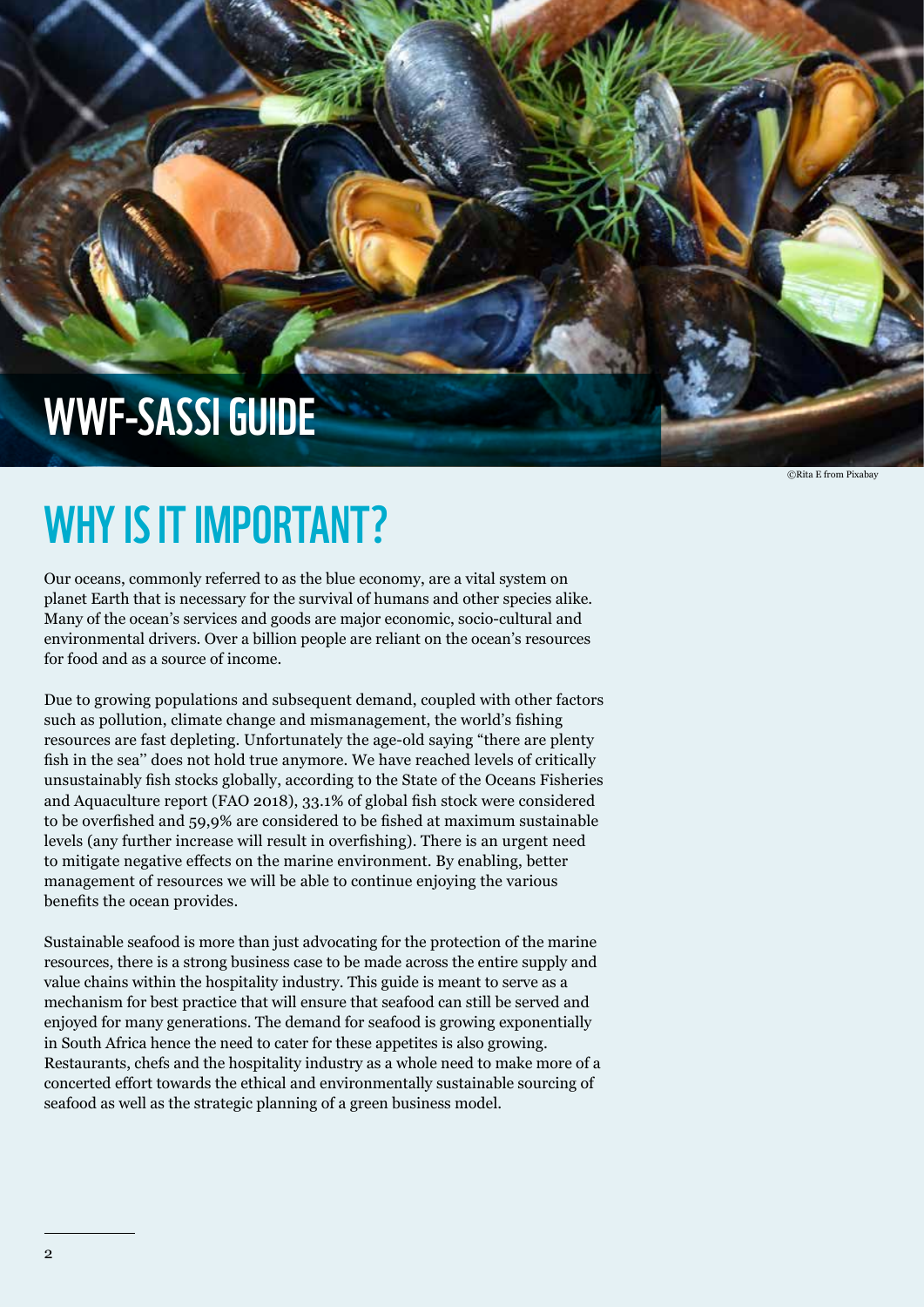It would therefore be wise to invest in and advocate for traceable, ethically and sustainably sourced seafood.

WWF's Southern African Sustainable Seafood Initiative (WWF-SASSI) is committed to working hand-in-hand with the culinary industry to secure a future in which sustainable fisheries and responsible aquaculture thrive at a level that supports the communities and businesses that depend on them. Not only does this help to reduce the pressure on our marine resources, but, with an increasingly environmentally-aware market, and scarcity of resource, being sustainable makes good business sense.

## Science behind Wwf-Sassi

The WWF-SASSI list is based on a rigorous scientific methodology. It is an ongoing process, with new species being assessed on a regularly basis and listed species being reassessed every 3 years. The WWF-SASSI list and associated tools are updated using the Common Assessment Methodology (CAM) for wild-capture species or the "Common Aquaculture Methodology" for farmed species. These methodologies are used by a number of countries within the WWF network which allows for cross border consistency.

The CAM assesses a species across three categories namely:

- 1. Stock status
- 2. Ecological impacts of the fishery in which the species is caught
- 3. The management measures in place for that particular fishery.

The Common Aquaculture Methodology scores a species across three categories:

- 1. Sustainable use of resources
- 2. Interactions and impacts
- 3. Management

Based on the score received, a species is listed on the WWF-SASSI seafood list as Red, which includes species from unsustainable populations as well as species that are illegal to buy or sell in South Africa; Orange, which includes species or fishing/ farming methods that have associated ecological reasons for concern; or Green, which includes species that are the most sustainably managed and their stocks are resilient and at a sustainable level.

Note: No sale / recreational species and specially protected species are not formally assessed. It is automatically given a Red listing because commercial sale is prohibited

WWF-SA undertakes significant efforts to develop the WWF-SASSI assessments through an objective and collaborative process. The assessments are essentially a snap shot in time of the state of the fishery. The WWF-SASSI assessments are not only a desktop review of the fishery but also undergo a rigorous consultation period where any stakeholder can provide input into the assessment which is later critiqued by an expert panel. This provides broad-level guidance to consumers and retailers on a particular species per fishing method per country.

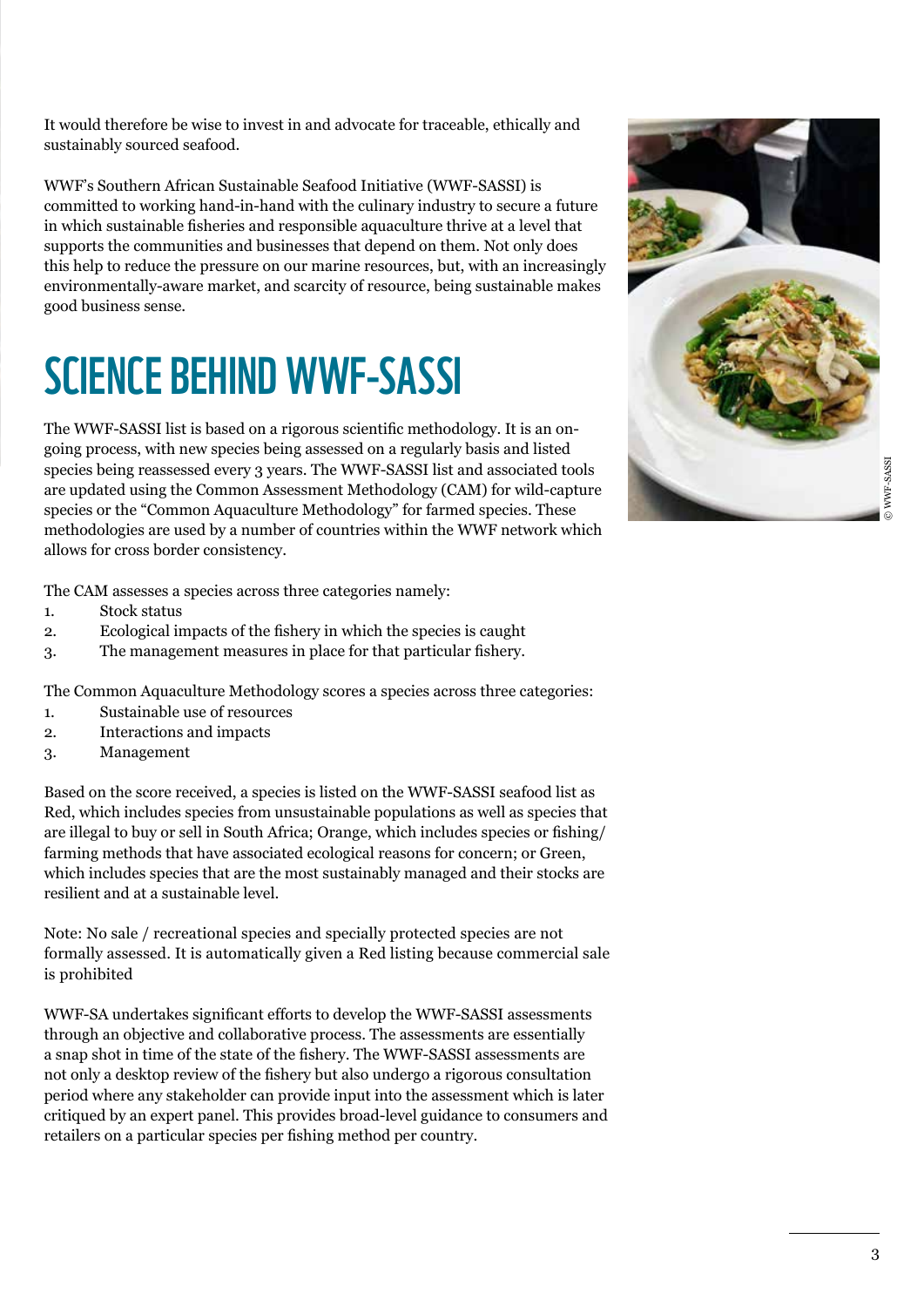## The Power of the Consumer and the Restaurant

As consumers have become sensitised to environmental issues around seafood, restaurants have come under increasing pressure to ensure the sustainability of their operations. In order to be relevant to a market that has added environmental considerations to their purchasing criteria, restaurants now need to take a proactive stance on sustainability.

The WWF-SASSI Programme provides tools for the conscious consumer, and for restaurants alike. Restaurants serve as the gatekeepers for the food and hospitality industry and so play a critical role in leading market forces, influencing popular taste and promoting ocean-friendly seafood.

Restaurants and chefs diversifying their use of seafood species not only expands customers' palates but can also influence which fish are caught by fisherman, sought by suppliers and wholesalers, and demanded by consumers. Through smarter choices and more creative recipes using Green-listed species, restaurants can help drive demand away from species that are of conservation concern to more resilient species. WWF-SASSI has and continues to engage with chefs and those in the restaurant and food and beverage industry on training, the Seafood Circle Awards and the use of Green-listed alternatives in recipes. We believe that ocean champions need not be divers, or scientists, but people who care for the ocean and want to do something positive to make a difference.

To complement the role that restaurants play, consumers also have the responsibility as active citizens to help shift the demand away from Red listed seafood. When consumers vote with their wallets and voices by choosing Greenlisted seafood, it increases support and demand for sustainable seafood on the market. Through this synergy, restaurants and consumers can together, make a positive change on our water.

## **PUBLIC RELATIONS AND** strategic planning

Businesses depend on their clientele for longevity and have to continuously build a loyal following while still attracting new clients by being responsible with what they serve, how it is served and where ingredients are sourced. In the wake of social communication platforms such as Facebook, Twitter, Instagram etc., the way in which a restaurant business is run and viewed is imperative to its success. Research has investigated green practices used by restaurants and customers' perception of these practices. It has been shown that customers found nonindustry specific items highly important, such as efficient heating and cooling systems, environmentally friendly cleaning supplies as well as the usage of biodegradable containers (Wang, 2012). It is well understood and documented

### **History of WWF-SASSI**

Over the past 15 years, the WWF-SASSI has been working towards transforming the seafood market and culinary industry in an effort to make these more sustainable. WWF-SASSI has been particularly successful in the Western Cape, and is gaining momentum in landlocked provinces such as Gauteng. Given that outside of the Western Cape, Gauteng is the second largest consumer of seafood, WWF-SASSI is working with chefs, seafood chain franchises and restaurants to create a shift in seafood markets across all provinces. One of the ways it hopes to achieve this shift is by enabling and empowering chefs from around the country to drive this shift toward sustainability.

The WWF-SASSI objectives are:

- 1. To increase awareness
- 2. To discourage consumers from choosing illegal and unsustainable seafood
- 3. To guide consumers towards more environmentally friendly choices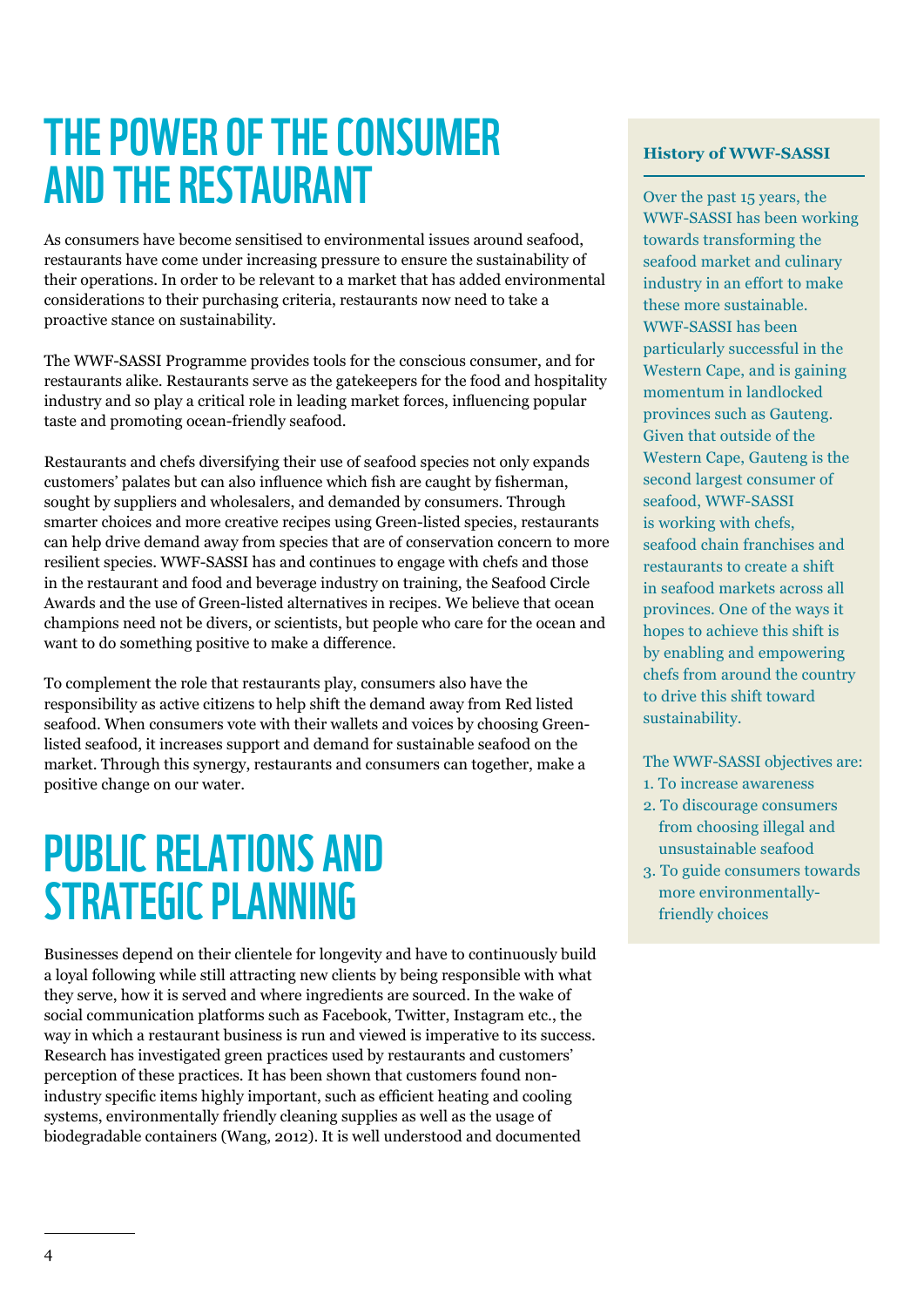

Mangroves, an important ecosystem are often displaced to establish certain aquaculture farms. © Sharon Ang from Pixabay

that the aforementioned items rank high on a customer's decision making when choosing which restaurant to visit. Similarly sustainably sourced produce and ingredients also rank high on a customer's decision making check list.

Overfishing and illegal, unreported and unregulated (IUU) fishing are two of the five most prominent issues facing our oceans. Overfishing refers to the sheer number of fish extracted from the oceans while IUU refers to the illegal extraction of fish. Overfishing coupled with the ecosystem effects of the way we fish, i.e. fishing methods, are further contributing to the destruction of our oceans. Therefore it is paramount that restaurants have a generic understanding of fishing methods and the varying environmental impact and selectivity.

These factors have amplified the issues our oceans face. As a result aquaculture has and is being seen as the solution to meeting our seafood demands sustainably. Aquaculture, however, must be evaluated both in the short and long-term weighing the pros and cons of this method of supplementing the demand of seafood globally and in South Africa. The 2018 SOFIA report highlights that for the first time since aquaculture practices began, the volume of fish produced for human consumption by farms exceeds the volume of wild-caught fish. While aquaculture is an avenue to pursue, it does not mean that all farmed fish is sustainable. There are several issues regarding aquaculture, these include using potentially overexploited wild-caught seafood as feed for farmed fish, or displacing vital mangroves to establish farms etc. Like with wild-caught seafood, aquaculture farms must be responsible and employ best practices as well to be regarded as sustainably/responsibly farmed. Restaurants focusing on green practices must pay attention when sourcing seafood as customers were shown to care for sustainable seafood when dining in a green restaurant (Wang, 2012). Choosing to focus your business on sound ethical and environmental principles, you are making a strategic investment that will allow your business and the industry to grow from strength to strength.



- **Red = Don't Buy**
- **Orange = Think Twice**
- **Green = Best Choice**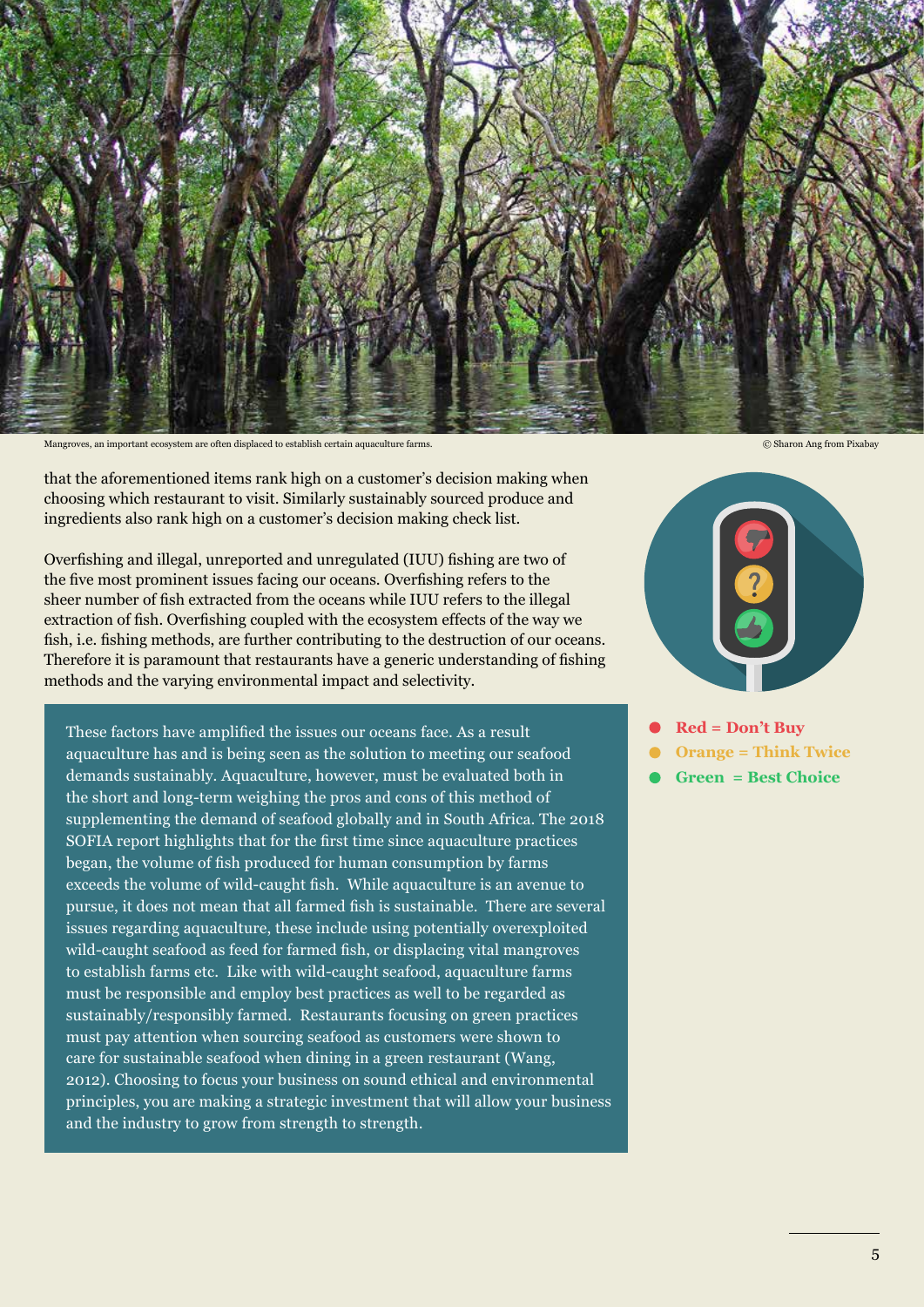## Reduced risk exposure

In the hospitality industry, culinary experts cater to customers that expect certain items to be readily available year round such as prawns, calamari, lobster, kingklip and line-caught fish. On many occassions, these species are out of season, and/ or not readily available locally. The culinary industry has the power to shift consumption patterns of customers and the public in general by creating awareness regarding the environmental impacts of serving species out of season or species that are regarded as unsustainable. By meeting the demand for species that are regarded as unsustainable or from fisheries that employ irresponsible practices, the industry is contributing to the decline of these species which will not only have long-term impact on the oceans but will also have far-reaching socio-economic consequences for the fishing industry and people's livelihoods. There needs to be an urgent shift in the design of restaurant business models that take a holistic approach to better business for long term profitably, meeting demand but not to the detriment of the environment and without compromising, standards of quality.

Businesses that deal in overexploited seafood species are vulnerable to the unpredictable supply of these species. In dealing with overexploited or untraceable fish, businesses can also expose themselves to significant legal risks, often knowingly. By shifting your dependence away from overfished stocks towards more sustainable species, they can improve the reliability of their seafood supply chains. Choosing to focus your business around legal, traceable and sustainable seafood helps avoid unnecessary legal complications.

The three main questions that need to be asked when dealing with sourcing and serving sustainable seafood are:

- 1. What species is it?
- 2. How was it caught or farmed?
- 3. Where does it come from?

The importance of arming your business with the answers to these questions allows for your business to be traceable, accountable and transparent which leaves very little room for any issues of mislabelling and illegal sourcing of endangered species that appear on the WWF-SASSI Red list.

## Better quality seafood and improved service levels

Sustainable seafood can often be an indicator of better quality seafood as both sustainability and product quality are largely underpinned by full traceability, which in turn indicates a supply chain that is effectively managed. Furthermore, sustainable seafood substitutes that exist for many overexploited species are often cheaper by virtue of the fact that they are more consistently abundant. It thus makes sense to source your seafood based on sustainability criteria, as this strategy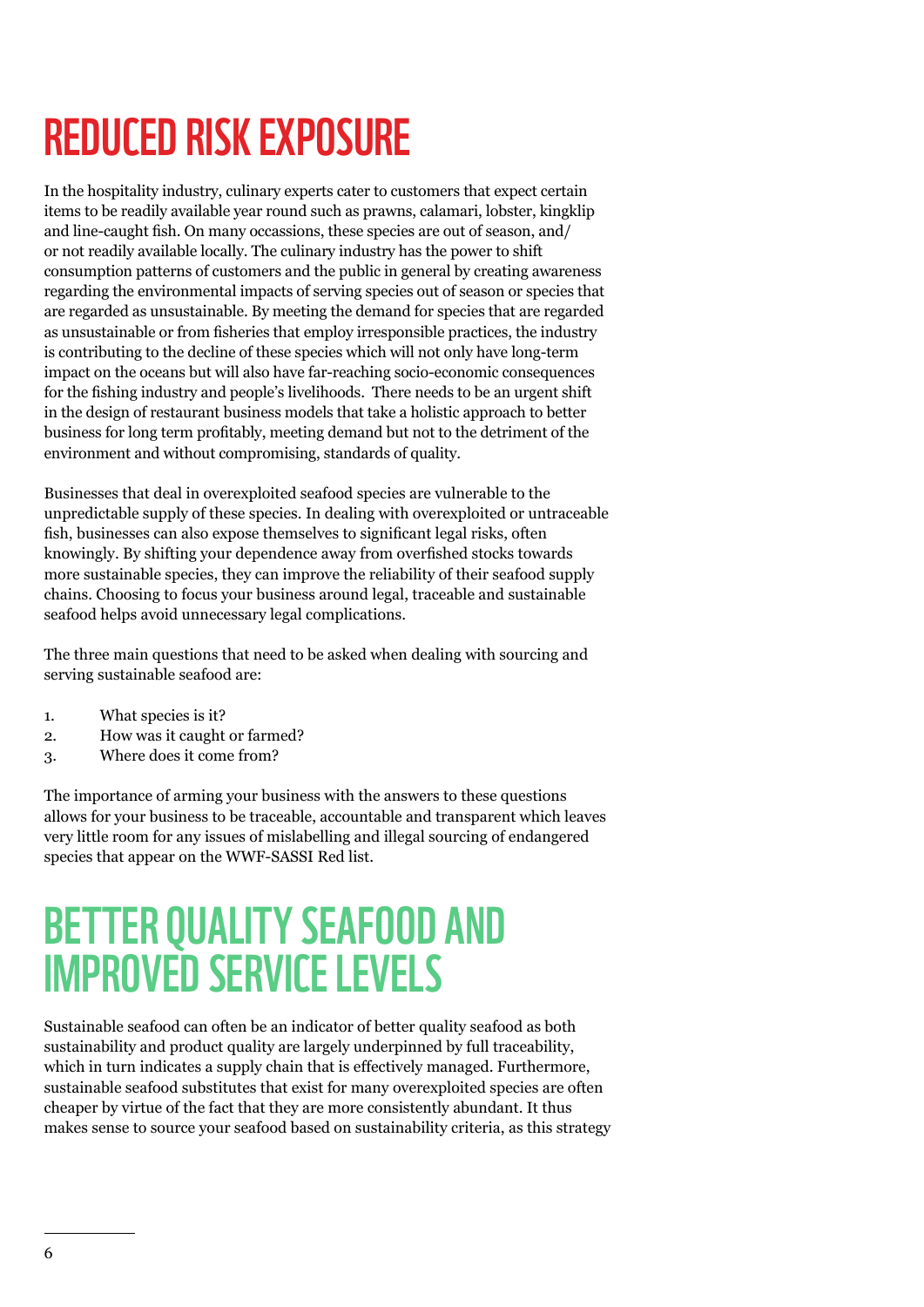

more often than not leads to stable and reasonably priced products. Fluctuations in price may lend itself to various factors all influenced by trade agreements between South Africa, the SADC and international trade agreements with BRICS, BASIC, the Americas and the EU i.e. which will affect price based on logistics, fish stock status, supply and demand, import / export fees, taxes etc. This dynamic is important to understand within the context of seafood market value versus seafood sustainability.

Businesses must rigorously address how they contribute to the market value of seafood by driving demand and catering to the relative cost of importing seafood and the associated factors that come with such practices. Included in any business model would be the sustainability aspect outside of seafood i.e. carbon footprint, waste, single use plastics, water usage, etc., thus the logistical implications of acquiring "fresh'' seafood, must be taken into consideration without compromising on quality and sustainability in general. Businesses should question if it makes sustainable sense to import their seafood or consider sourcing locally produced seafood whereby the needs of quality vs sustainability do not outweigh each other. For example it may make business sense to import snoek from New Zealand provided it is sourced from a sustainable fishery however the question of cold storage and kilometres travelled can be questionable in relation to market value. Hence it is preferred that business source sustainable locally and responsibly caught seafood.

Improved service levels of any business will complement this entire process of sustainable seafood sourcing. Well-informed staff can engage with interested customers and/or handle queries, thereby improving the quality of your service, and potentially increasing your marketability. A business that aims to holistically integrate sustainability into its operations would thus strive to empower staff through ongoing training and development. This will assist in improving their future employability and will also improve your business' corporate social responsibility (CSR) profile. For a business to have sustainability fully integrated into its operations, staff at all levels (front-of-house staff, managerial staff and



"27% OF FISH THAT **IS LANDED IS NEVER** consumed."

The FAO (2018)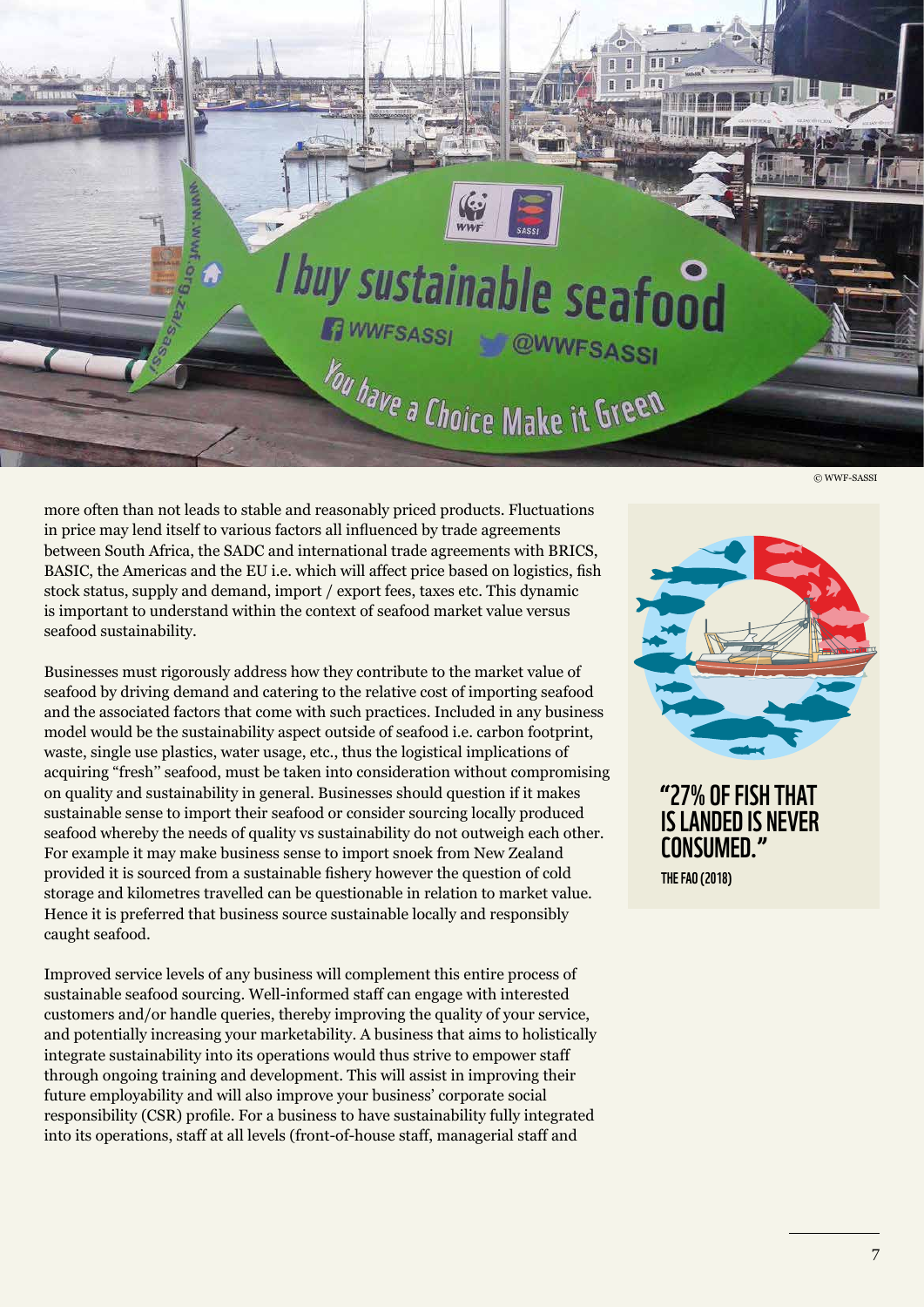operational staff) must be well-trained in various aspects of sustainability. It is imperative that the front-of-house and procurement staff stay relevant and current when it comes to sustainable seafood and the WWF-SASSI listing. Employing the WWF-SASSI tools and leveraging the use of the tools when engaging with customers and the public via social media will allow for improved and informed service levels. Furthermore, informed and trained chefs and procurement staff will ensure that fish purchased and prepared is legal and sustainable, which drastically reduces reputational risk. Training of staff in sustainable practices will hopefully extend beyond the staff's work environment into the staff's homes, communities and society.

## Procurement and Labelling

Globally, it is estimated that about 30% of seafood sold to the public in restaurants or retailers is mislabelled or misrepresented (Agnew et al. 2009). A local study found that 18% of seafood samples in South Africa were incorrectly described in terms of species (Cawthorn et al. 2015). This is a marginal improvement on a previous similar study, and it is still evident that there is a need for greater transparency in the market. Transparency allows for consumers and restaurants alike to know where a product has come from.In addition to transparency is adequate labelling, which is also important when identifying sustainable seafood products.

A common example which illustrates possible misunderstandings and confusion is when a multitude of different species is referred to by one common name, or when many common names are used for one species, for example often restaurants call their linefish seabass – this is not a particular type of fish by rather a group of species. Others include Cape dory often referred to as John dory although these are two different species; salmon trout is a name was created by merging two different species – Atlantic salmon and rainbow trout, when it is in fact probably rainbow trout; haddock is smoked hake in South Africa while it is a different species in other countries; and prawns which could be one of the many species, from various regions and fished or farmed using various methods. Additionally, prawns can be labelled according to their size for example, queen, king, etc. The consumer could easily confuse different prawn sizes for different prawn species which may not necessarily be the case.

It is important that the entire seafood supply chain works towards adequate labelling on their products. Likewise, the onus is on the culinary industry such as chefs, restauranteurs and procurement staff to ask the right questions when purchasing seafood and seek assistance when uncertain and label seafood correctly on menus. This will enable consumers to effectively use the WWF-SASSI tools to make informed choices about the products they are purchasing. When consumers ask questions about seafood on a menu, the restaurant should be adequately equipped to respond accordingly. Restaurant engagement with seafood suppliers is integral to catalyse sustainable action from both business and consumers.

#### **Training courses**

WWF-SASSI offers Seafood Sustainability training courses in Cape Town, Johannesburg and Durban. The course is designed to equip restaurants with information and skills on seafood strategy and includes sections on:

- The state of our marine resources in South Africa
- Understanding the problems related to overfishing
- Environmental concerns around aquaculture (fish farming)
- WWF-SASSI's sustainable seafood solutions
- The benefits of sustainable seafood and how to implement WWF-SASSI's guidelines in restaurant
- WWF-SASSI updates for more information please email **sassi@wwf.org.za**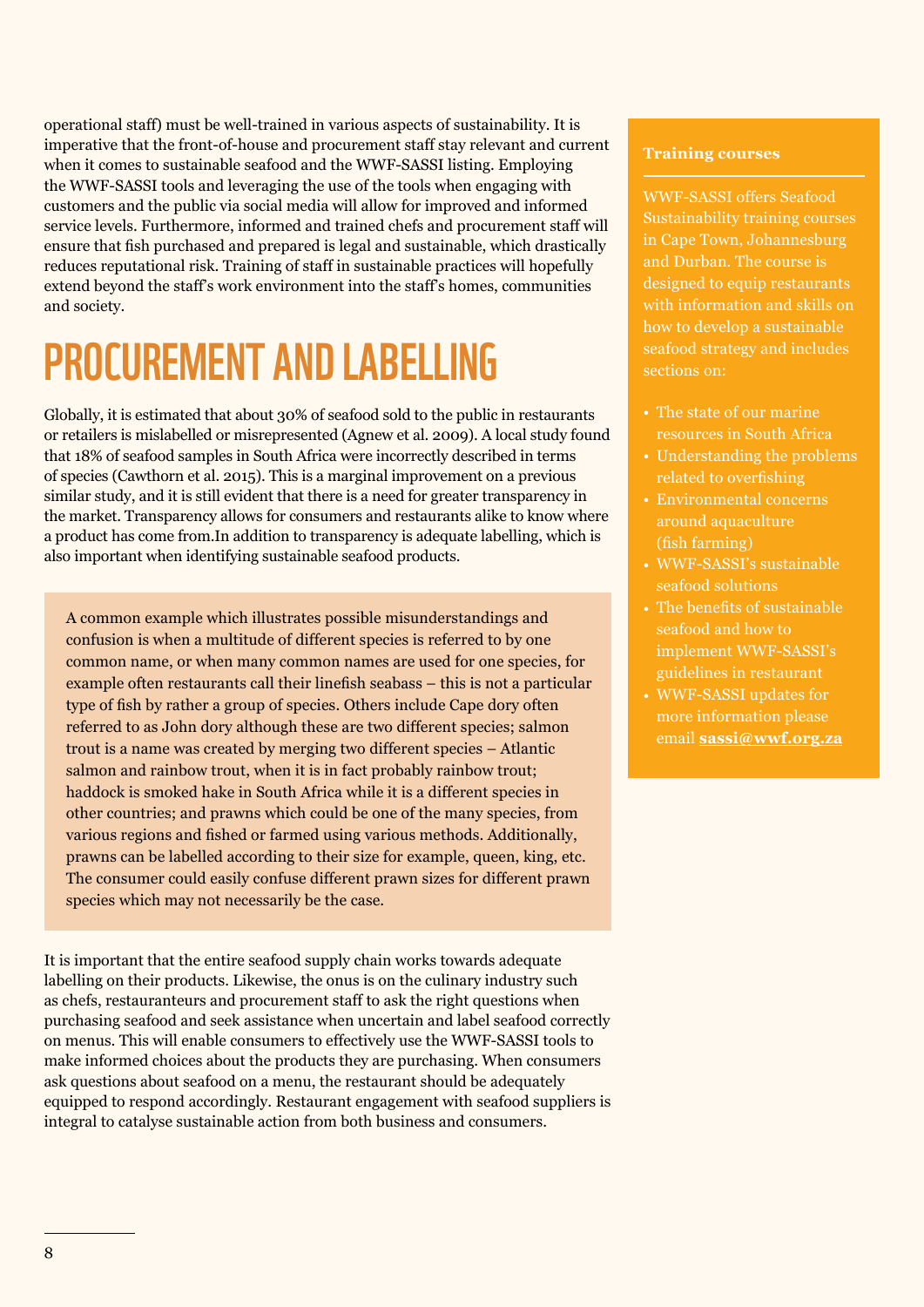

© BBC UK

Seafood product labels should clearly indicate:

- Acceptable market or common name for the species;
- Full scientific name for the species;
- Fishing method (trawl, longline, linecaught, etc.) or farming method used (pond culture, sea cages, rope & raft, etc.);
- Country of origin (the waters where the species was caught, not the country in which it was processed).

Restaurants need to also be cognisant of mislabelling as it is one of the ways in which illegal seafood enters the market, and exposes businesses to significant risk.

## A NEW SEAFOOD NAMING STANDARD

In light of the current global and local mislabelling trends, WWF-SA in collaboration with partners from across the seafood supply chain has sought to undertake a 6-year journey to develop South African National Standard 1647: "Approved market names for South African fish and related seafood species" (or SANS 1647.).

The process began in 2012 when WWF-SA engaged representatives from the commercial fishing sector, small-scale fishing sector, seafood importer and exporters, retailers, restaurants, consumers as well participants from regulatory bodies: Department of Agriculture, Forestry and Fisheries (DAFF), the Department of Health, the South African Bureau of Standards (SABS) and the National Regulator for Compulsory Specifications (NRCS), to initiate discussions on how best to address mislabelling on the local market. An SABS approved national standard was published in June 2018.

SANS 1647 provides the the recommended market name for each of the more than 700 species traded locally in order to reduce consumer confusion due to the use of several fanciful seafood names. The standard applies to all forms of fish, including fresh, frozen and canned, and can be used by all seafood outlets or businesses and not only those that are consumer facing. The publication provides clarity on the appropriate set of market names for all species traded on our markets and thereby reduce instances of mislabelling. This list will also increase the application of consumer rights as consumers can confidently purchase seafood with the assurance that they are purchasing what is represented on the packaging.

SANS 1647 can be bought on the SABS website at: https://store.sabs.co.za/catalog/ product/view/id/442752/s/sans-1647-ed-1-00/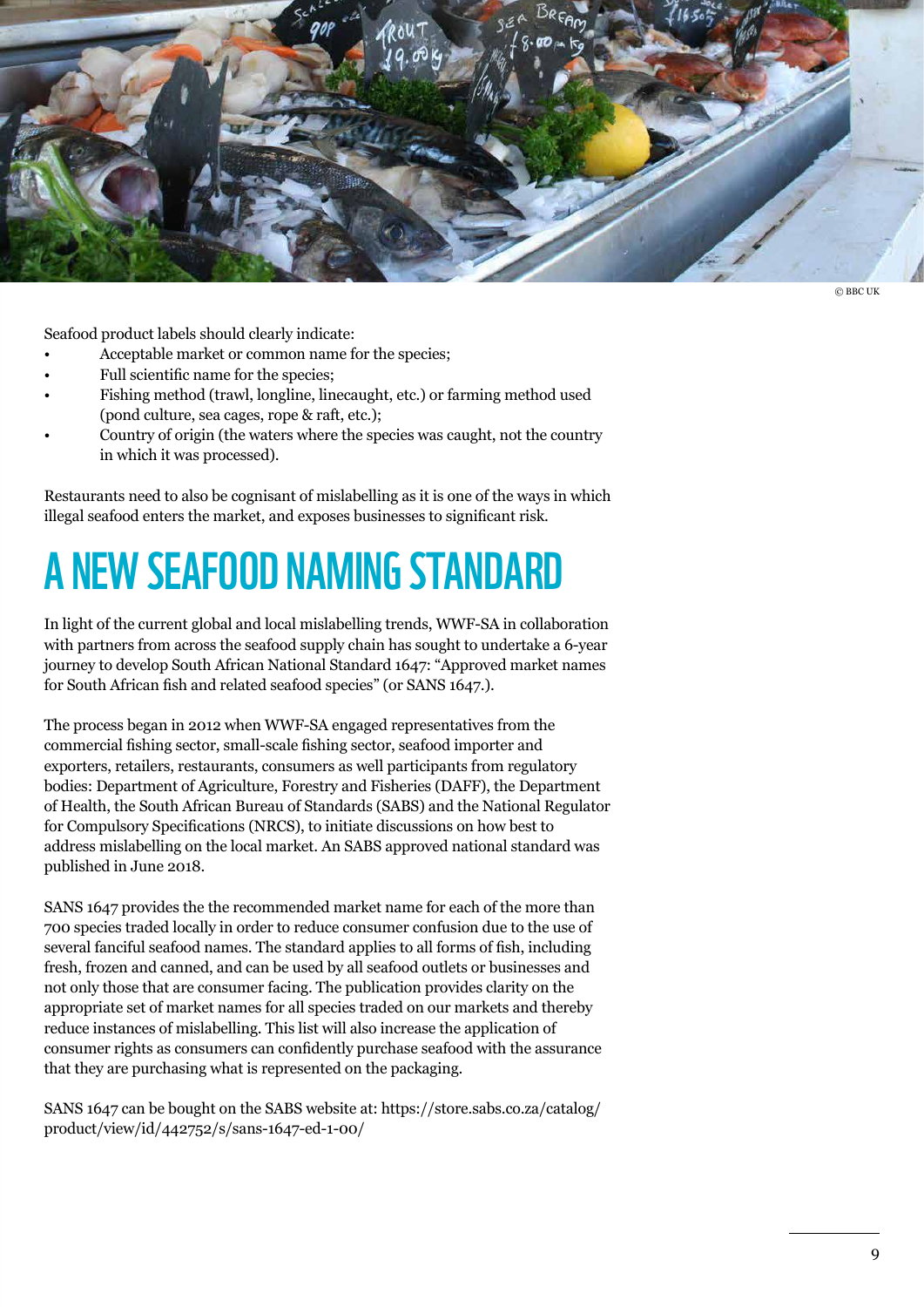

# **GET SASSI ABOUT SEAFOOD**



© WWF South Africa

## Restaurants and Seafood Suppliers

It is important for restaurants to note that WWF-SASSI is a voluntary compliance campaign and is not an eco label or certification. "SASSI-approved" or saying that "all linefish are found on the Green-list" which may not actually be the case, is considered green washing. It relays the message that all seafood items on the menu are Green-listed or sustainable, which is more often than not, not the case.

## **Checklist when buying sustainable seafood**

The following points serve as a checklist for restaurants when choosing what seafood to place on their menus. The questions to ask about a seafood type are:

- What is it? Common and scientific names.
- **How was it caught or farmed?** Fishing gear or aquaculture production method used. •
- **Where is it from?**  Country of origin. •
- **If it has an eco-label** what is the label and what does this mean for example, is it MSC or ASC certified? - Ask for documentation if it certified – this is more than just a logo!
	- Check: www.msc.org and www.asc-aqua.org.
- **Sustainability status** with the information gained from asking the 3 questions, and using the SASSI app: Green = Best Choice, Orange = Think Twice, Red = Don't Buy
- If the fish is on the SASSI Red-list, is it a **specially protected or no sale species**? If so it is illegal to purchase. •
- Ensure the fish was not caught by a **recreational fisher**, this is illegal as recreational fishers cannot sell their catch. **Is it seasonal**? •

Using the information above, restaurants can now accurately identify seafood sustainability risks in procurement. They can then take pro-active steps to reduce their exposure to these risks by changing their buying practises. If you still find difficulty or experience any confusion with our listing process, email us directly at **sassi@wwf.org.za.**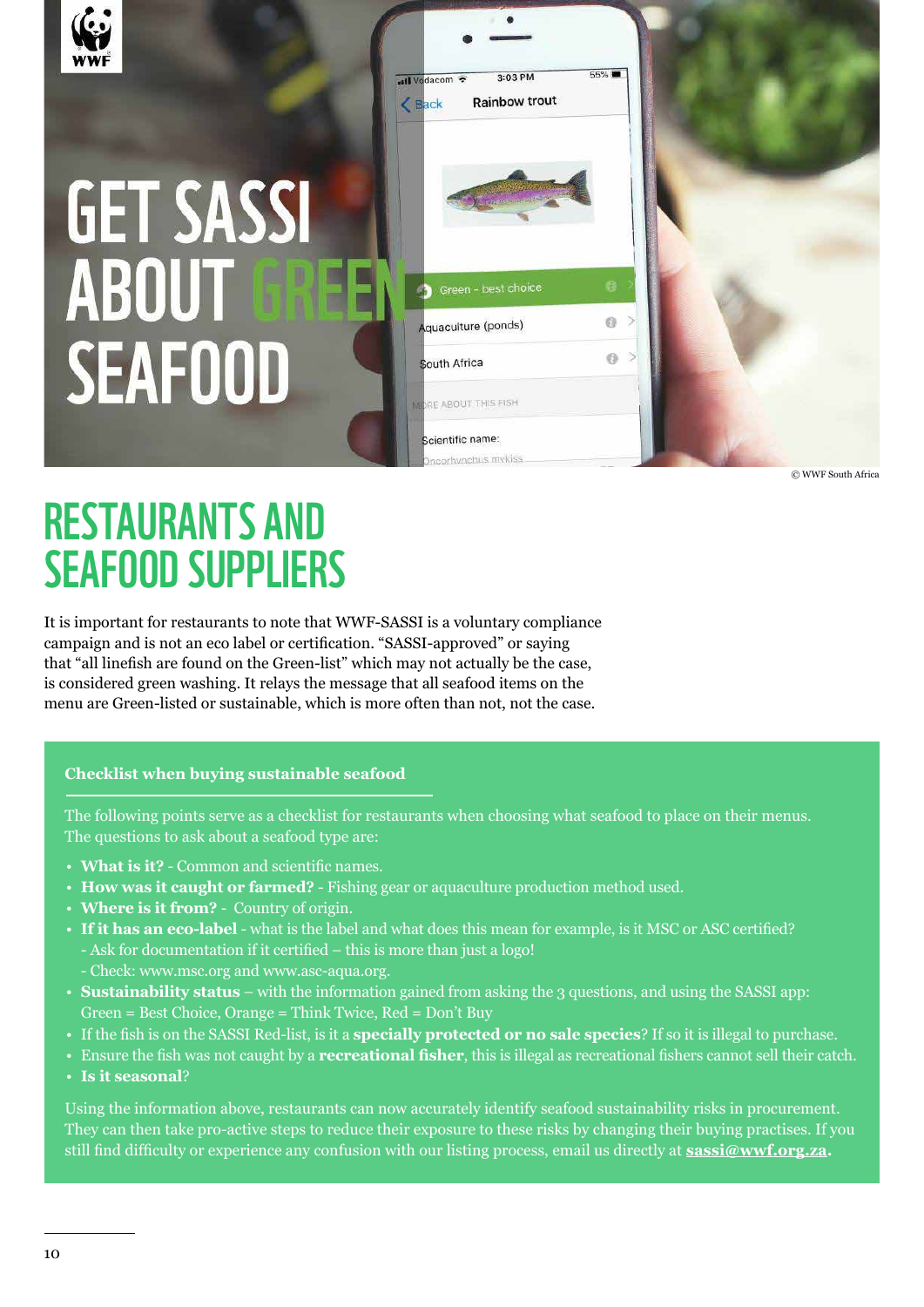## WWF-SASSI and Retailers

Both suppliers and sellers of seafood can have a positive influence on South Africa's seafood industry by changing the way they buy seafood. To encourage responsible sourcing of seafood, WWF-SA developed the WWF-SASSI Retailer/ Supplier Participation Scheme in 2008 as a means to engage with all large retailers and national restaurant franchises, as well as hotel groups, to drive the change that is needed.

The companies that WWF-SASSI works with through the WWF-SASSI Retailer/ Supplier Participation Scheme focus on assessing the sustainability of their seafood operations through the use of biannual organisational assessments. WWF-SASSI then collaborates with these companies to develop and implement solutions to address their key seafood sustainability challenges. A vital part of this process is when companies make measurable commitments to sustainable seafood, thus creating the market incentive for source fisheries and fish farms to change.

Transforming markets is an incremental process that takes time. As such, companies are encouraged to have a clear, long-term strategy guiding them towards achieving their commitments to sustainable seafood. And although WWF-SASSI is working with these companies, it does not necessarily mean that they sell only sustainable seafood. These companies are also influenced by consumers holding them accountable to their commitments and to support them on their journey towards achieving their seafood sustainability goals.

To find out which national companies are part of the WWF-SASSI Retailer/ Supplier Participation Scheme, go to http://wwfsassi.co.za/keep-sassiparticipants-committed/ or look under "partners'' in our app.

# 值

## WHAT CAN YOU DO?

You have a choice make it Green - Here's how! RESTAURANT CONSUMER **CHOOL IFS AWARENESS TRIGGERS A REACTION** THE ENTIRE **SIDDI Y CHAIN RETAILER**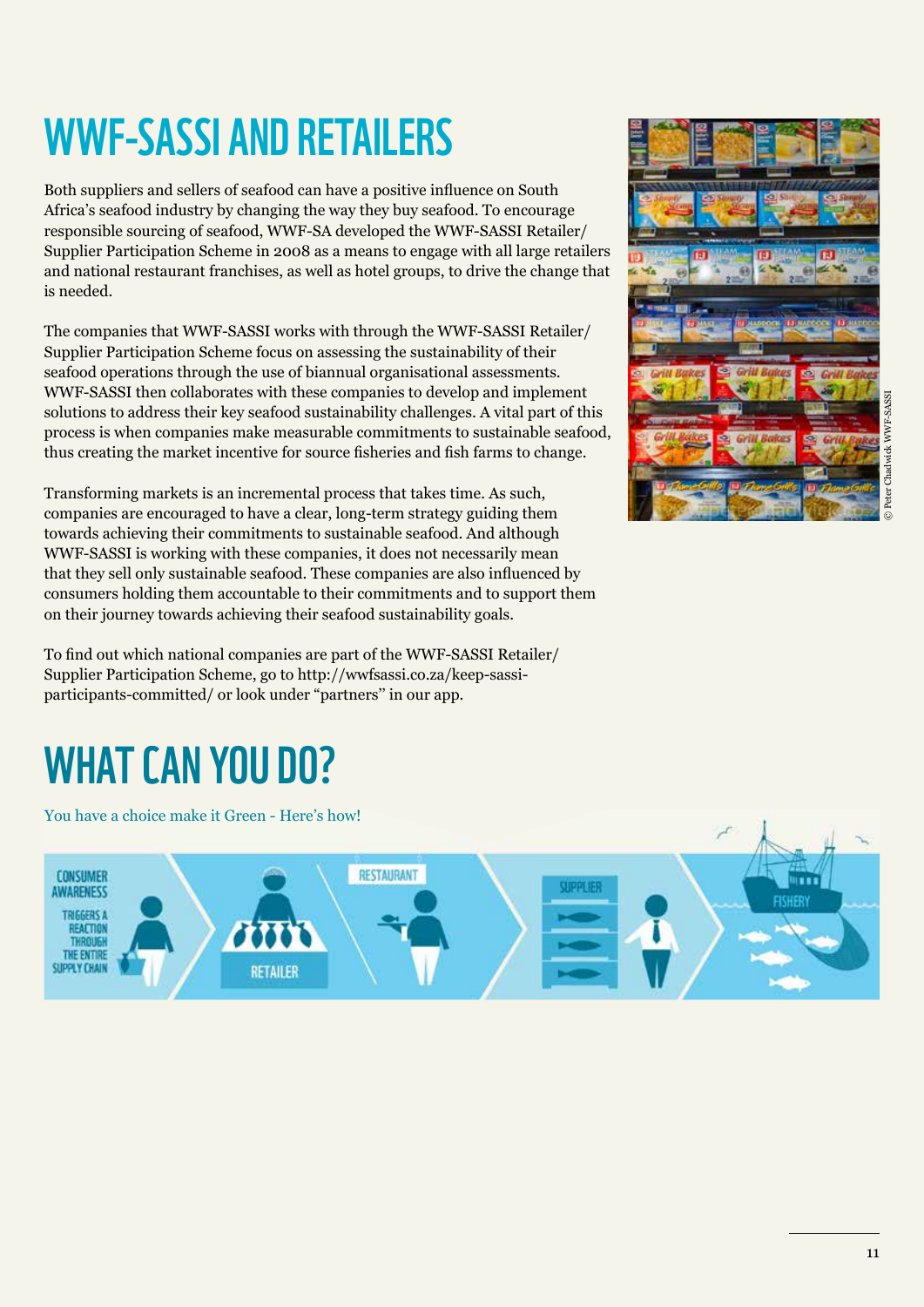WWF-SASSI has developed various tools that can be used to check the sustainability status of seafood species.

- The WWF-SASSI website offers detailed information on seafood species and content on seafood sustainability issues: wwf.org.za/sassi
- WWF-SASSI has a handy SASSI app which is free and available for download with versions for iOS and Android.



- The FishMS service enables you to make on-the-spot choices about seafood with just one SMS. Simply type the name of the seafood species into a text message and send it to **079 499 8795**. You will receive a response with sustainability information on the species
- Posters and pocket cards are also available for your restaurant upon request



© SunFlood Designs

Download the tools and update the app – have a WWF-SASSI poster in your kitchen – if you are unsure contact us on social media @WWFSASSI or directly via email **sassi@wwf.org.za**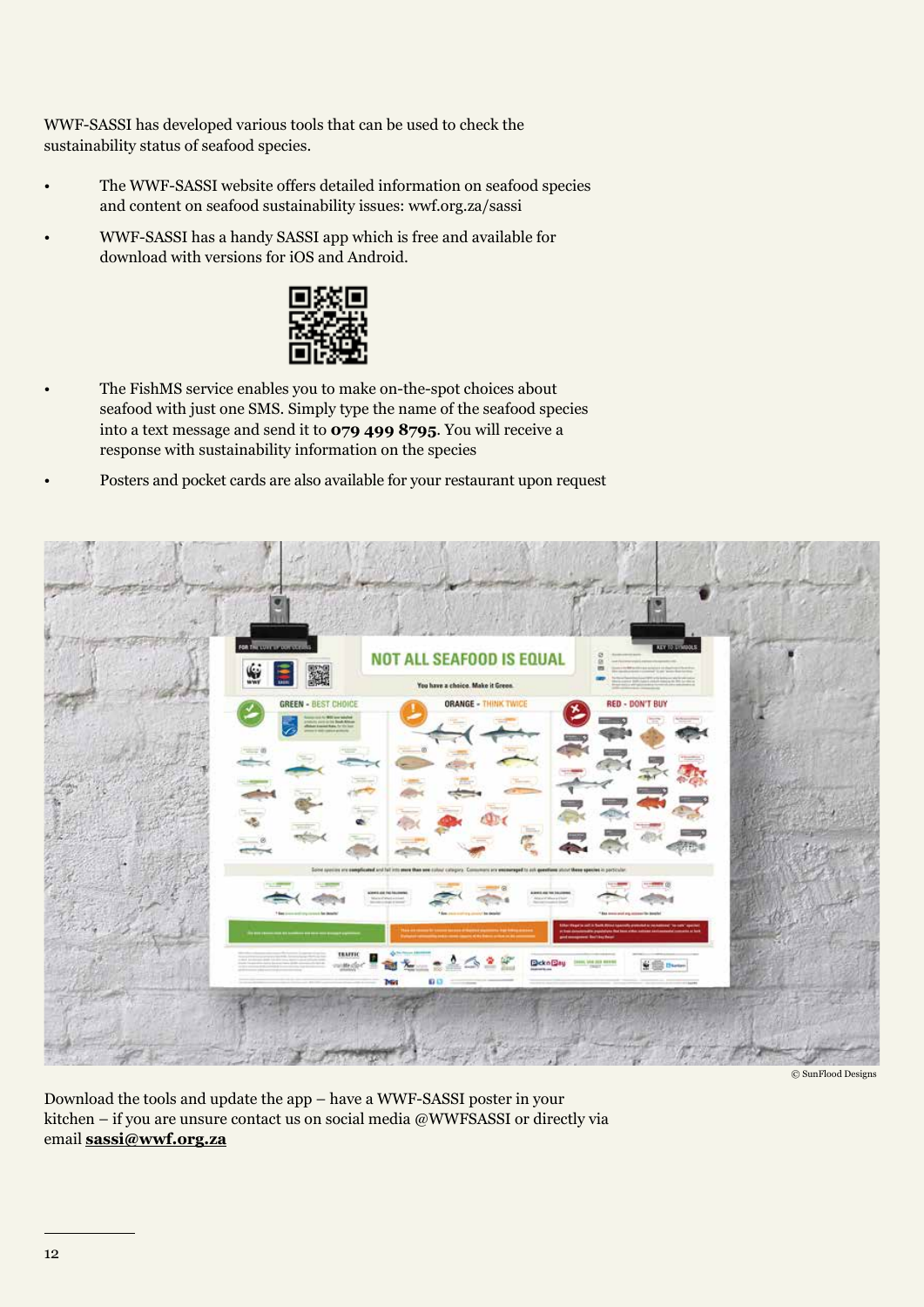

© Thomas Peschak

## Howwill sticking to sustainable fish options benefit our oceans and marine life?

- Responsible seafood choices mean healthy oceans and a healthy planet, with an abundance of seafood for future generations to enjoy.
- You are helping to ensure the longevity of livelihoods and businesses that depend on the resources from the oceans.
- Supporting sustainable fisheries that cause the least harm to the marine environment, or fisheries that are part of improvement projects, working toward reducing their environmental impact.
- Helping to address the issue of bycatch of endangered, threatened and protected species such as fish, sharks, rays, seabirds, turtles.

By informing customers and communicating with suppliers, a restaurant can advance their understanding of seafood sustainability.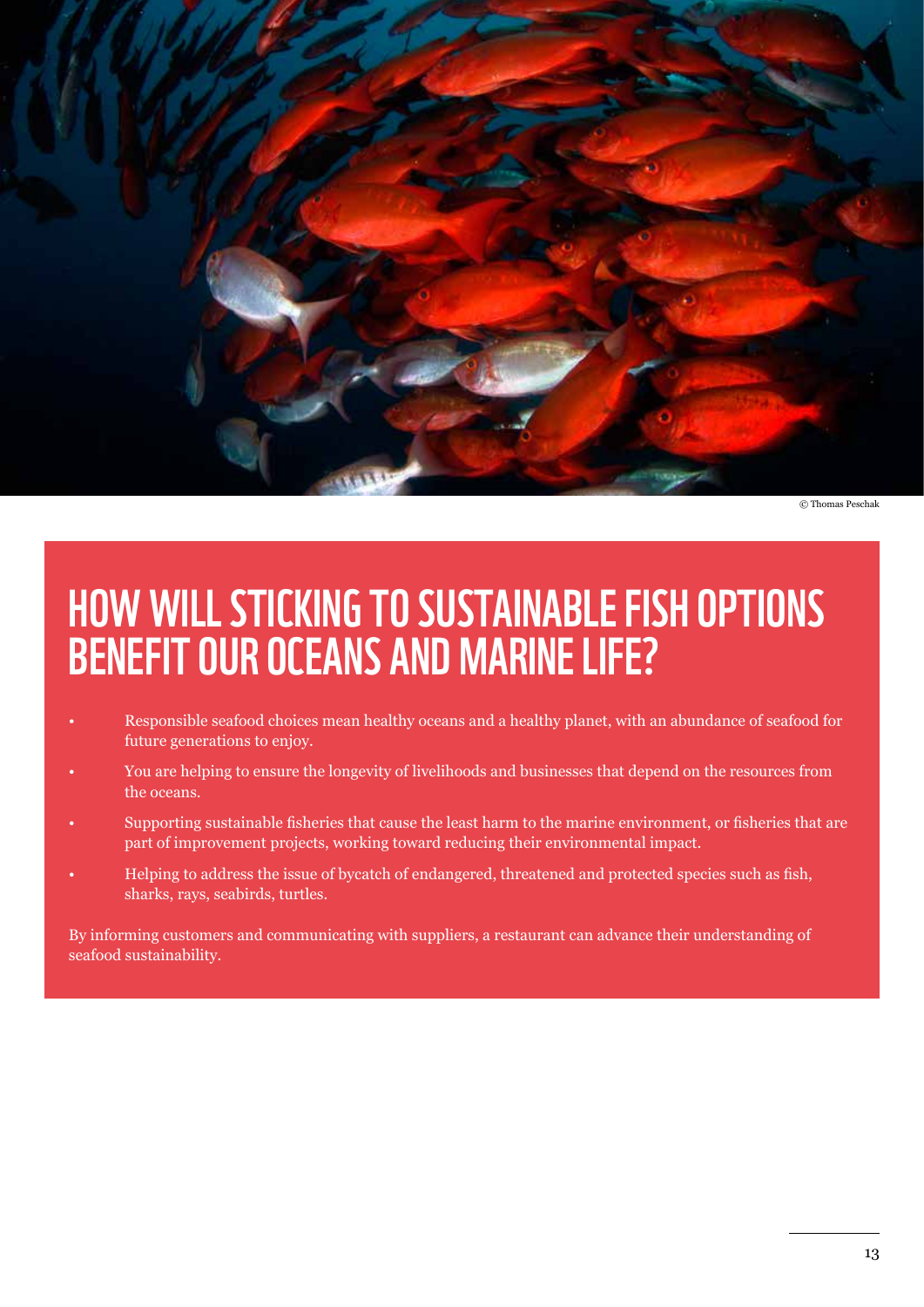## How else can I support Sustainable Fisheries?

Your restaurant would be directly helping to drive positive change on the water through:

- Understanding and supporting fisheries undergoing improvement in the environmental performance of the fishery through Fishery Improvement Projects (FIP) or Fishery Conservation Projects (FCPs) which can help to improve the sustainability of the fishing industry.
- Fisheries which currently have active FIPs / FCPs are also highlighted on the WWF-SASSI tools with the presence of specific icon next to the species targeted. Note that these species may still fall on any colour list.



- **FISHERY UNDER IMPROVEMENT**
- In order to achieve these changes, WWF-SA is working with the industry to develop a number of improvement projects. Improvement projects are developed to address important sustainability concerns around a fishery. These could include bycatch mitigation measures, spatial management plans, gear modifications and any number of other issues.
- In so doing, improvement projects are working toward shifting species they catch to a Green-list status or Marine Stewardship Council (MSC) certification.
- Choose MSC / Aquaculture Stewardship Council (ASC) certified seafood products where possible.
	- f Facebook: www.facebook.com/WWFSASSI
	- Twitter: www.twitter.com/WWFSASSI
	- രി Instagram: www.instagram.com/wwfsassi
	- **WWW** Website: www.wwf.org.za/sassi
		- App download: www.sassiapp.co.za



One of the major successes has been with the South African demersal trawl industry which used to kill over 80 000 seabirds per annum. After employing migation measures such as the use of bird-scaring lines, the industry successfully reduced its bird bycatch by 99%. This along with other measures has contributed to the MSC certification of the local hake species caught by this industry

•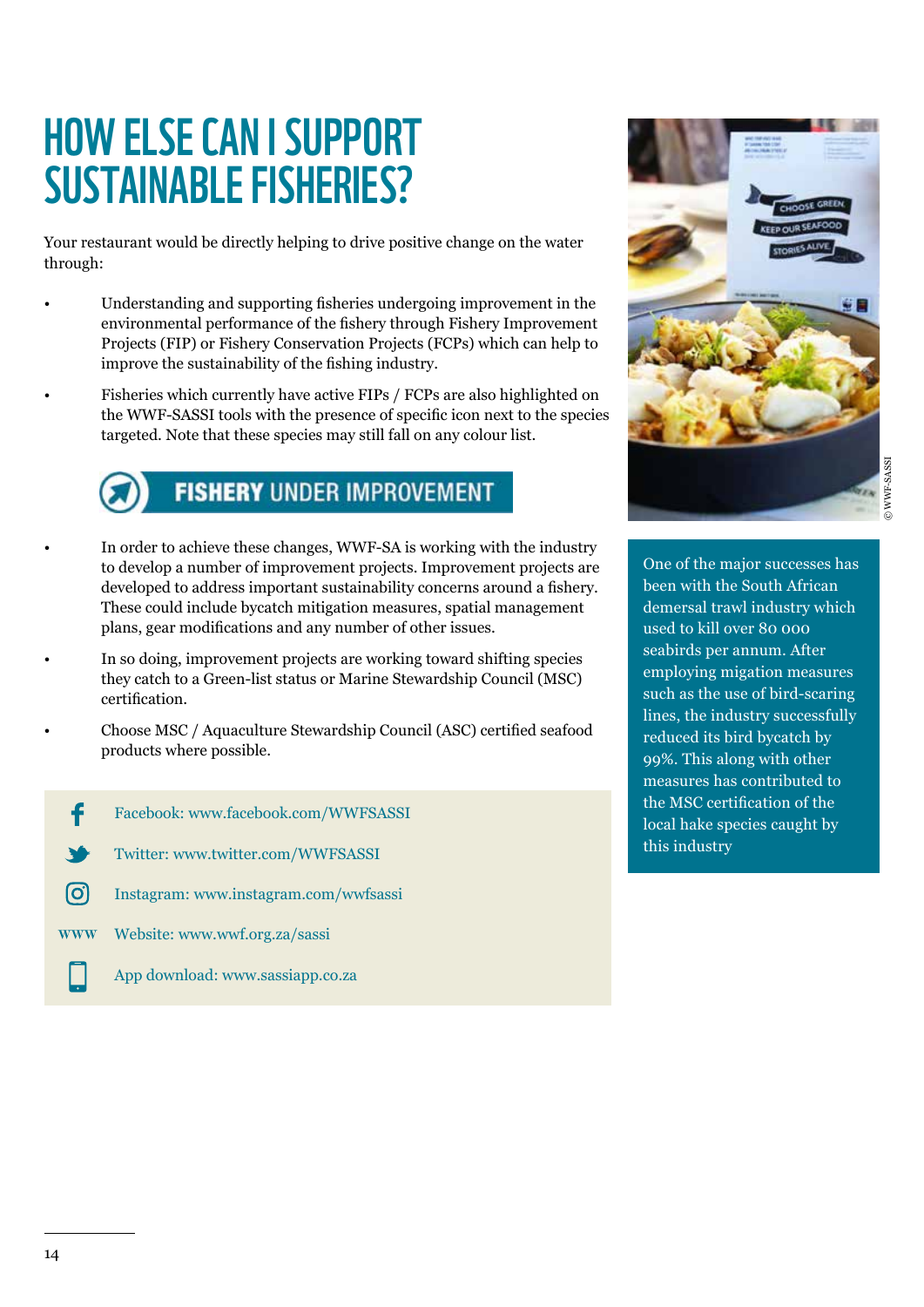

In Closing

This guide should be viewed as a starting point for restaurants that share an interest in supporting the long-term viability of our seafood supply and the health of our oceans. This guide serves as a basic know-how to support and implement a sustainable seafood green business model. Whilst WWF-SASSI encourages all restaurants to follow these guidelines, following them does not constitute an endorsement of any company by WWF-SASSI. We trust that this guide is helpful in your endeavours to support the sustainable seafood trade both in South Africa and globally.

WWF-SASSI is a purely voluntary consumer-facing programme and not an eco-label. We wish you all the best in your sustainable seafood journey and we appreciate any feedback.

Please send an email to **sassi@wwf.org.za**

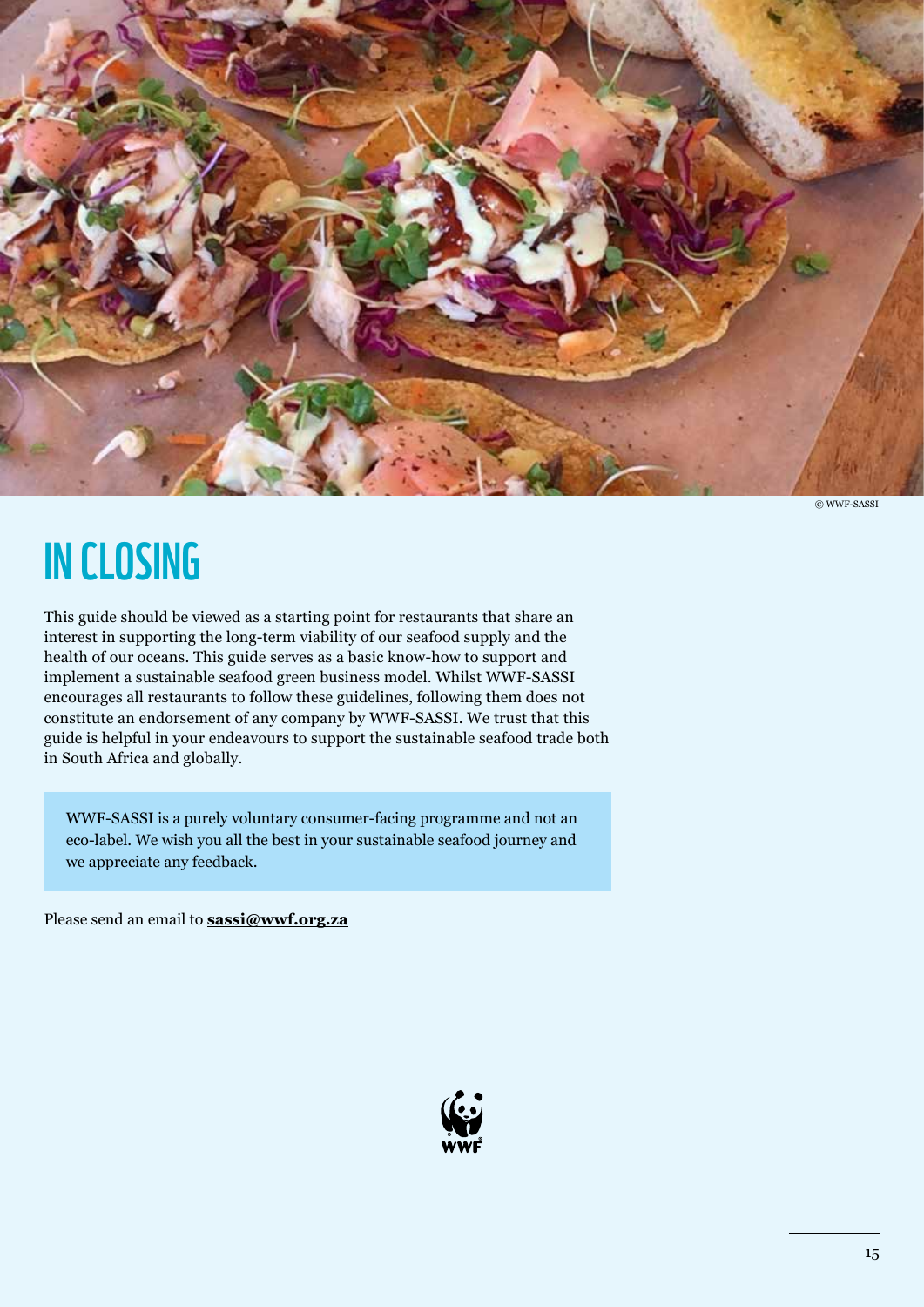

© Thomas Peschak

## **GLOSSARY**

**Accountability** - The obligation of an individual or organization to account for its activities, accept responsibility for them, and to disclose the results in a transparent manner.

**Aquaculture** - The cultivation of aquatic animals and plants, especially fish, shellfish, and seaweed, in natural or controlled marine or freshwater environments. Also known as farmed fish and can be farmed in a variety of ways e.g. Ropes, cages, ponds, etc.

**ASC** - the Aquaculture Stewardship Council (ASC) is an independent, international non-profit organisation that manages the world's leading certification and labelling programme for responsible aquaculture.

**BASIC** - Bloc of four large newly industrialized countries – Brazil, South Africa, India and China – formed by an agreement on 28 November 2009. The four committed to act jointly at the Copenhagen climate summit, including a possible united walk-out if their common minimum position was not met by the developed nations

**Black-list** - Seafood on the Red list that are either no sale recreational or specially protected species. No sale recreational species may be caught by recreational fishers but are not permitted to be sold. Specially protected species are not to be caught by any fishers (both commercial, recreational and small scale).

**BRICS** - BRICS is the acronym coined for an association of five major emerging national economies: Brazil, Russia, India, China and South Africa.

**Bycatch** - Any catch of species (fish, sharks, marine mammals, sea turtles, seabirds, etc.) other than the target species. "Incidental catch" can be regarded as

Implement a sustainable seafood green business model. Whilst WWF-SASSI encourages all restaurants to follow these guidelines, WWF-SASSI is purely a voluntary facing programme and not an eco-label. We trust that this guide is helpful in your endeavours to support the sustainable seafood trade both in South Africa and globally.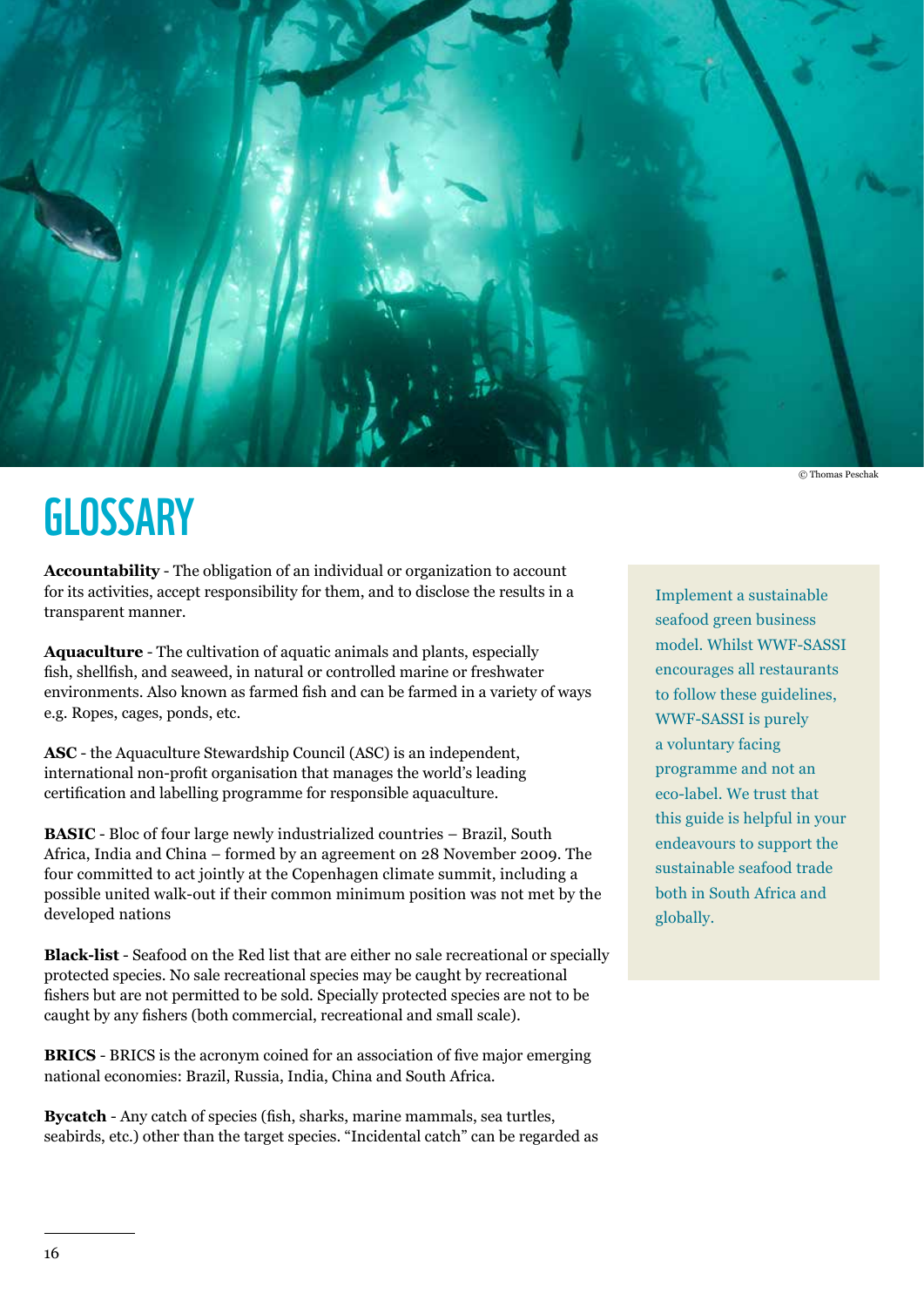synonymous. Bycatch may be either retained (that portion sometimes called "byproduct") or discarded.

**CSR** - Corporate social responsibility (CSR) is a business approach that contributes to sustainable development by delivering economic, social and environmental benefits for all stakeholders. CSR is a concept with many definitions and practices.

**Ecolabel** - With ecolabels, we can select products and services according to specific environmental and social criteria. What this means is that as consumers, eco-labels guide our purchasing decisions by providing information about the 'world' behind the product. For businesses, eco-labels are a means of measuring performance and also communicating and marketing the environmental credentials of a given product. And for governments, crucially these tools encourage the behavioural change of producers and consumers towards long-term sustainability.

**FCP** - A Fishery Conservation Project (FCP) is where the outcomes are primarily related to the improvement of the environmental performance of the fishery. In FCP's, MSC certification is not the end goal.

**FIP** - A fishery improvement project (FIP) draws together fishers, industry, researchers, government and NGOs to help improve fishing practices and management. Through a transparent and comprehensive approach, the FIP will increase a fishery's level of sustainability and help it meet the requirements of the Marine Stewardship Council (MSC) standard.

**Green-list** - These are the most sustainable seafood choices from the healthiest and most well-managed populations. These species can handle current fishing pressure or are fished or farmed in a way that does not harm the ocean.

**Maximally sustainably fished** - Maximum sustainable yield (MSY) is having abundance at or close to the level of Maximum Sustainable Yield (MSY). MSY is the level at which the fish are able to reproduce and replenish at the same rate that they are being fished out.

**MSC** - The Marine Stewardship Council (MSC) is an independent 3<sup>rd</sup> party certification scheme that assesses the environmental sustainability and management of wild-caught fisheries.

**Orange-list** - Seafood on this list are reasons for concern for one or more of three reasons: The species is depleted as a result of overfishing and cannot sustain current fishing pressure, because the fishing or farming method poses harm to the environment and / or the biology of the species makes it vulnerable to fishing pressure.

**Overfished** - A species that has been fished to a point where the fish species cannot replace itself through natural reproduction. In this state it is considered depleted.

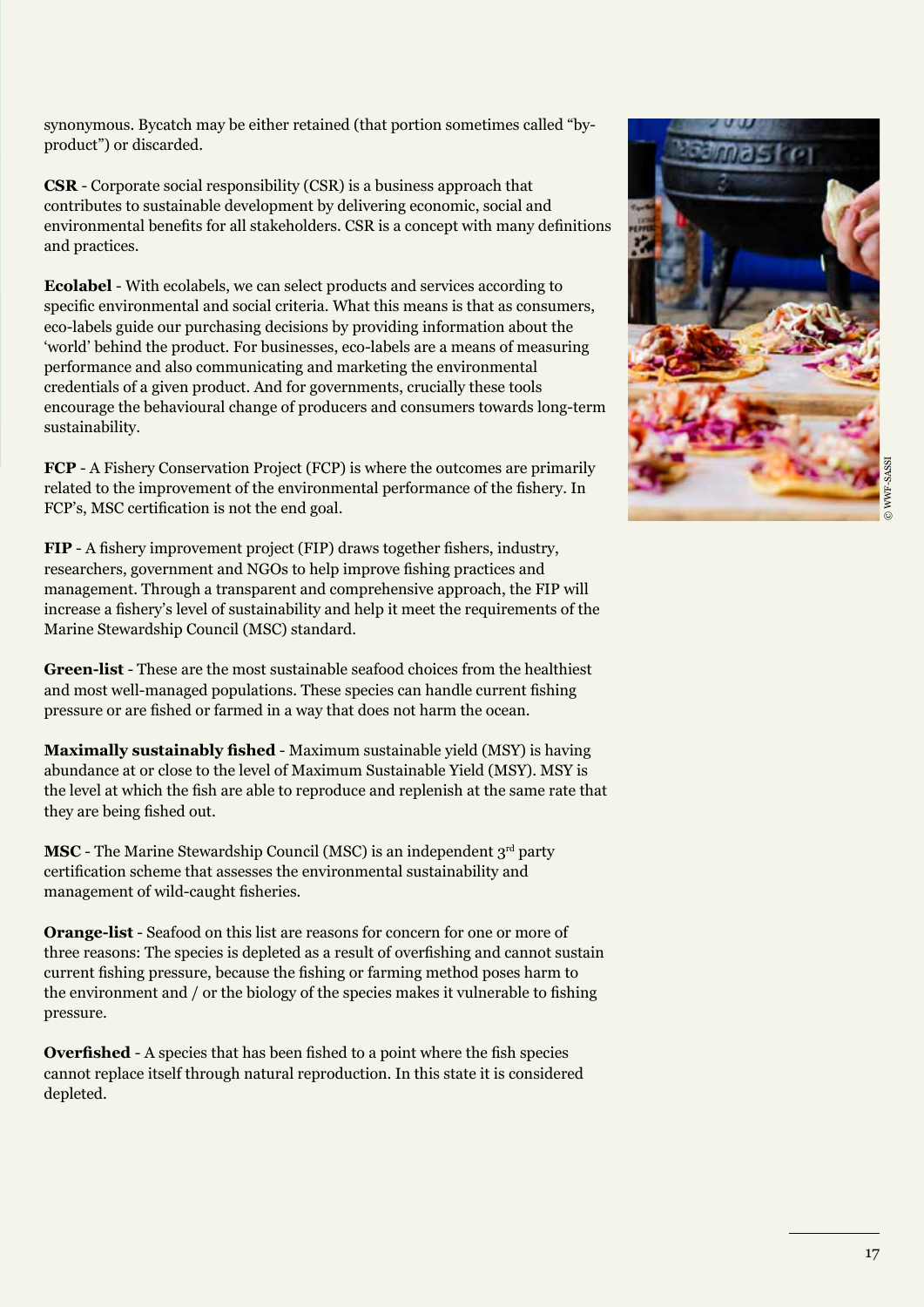**Overfishing** - Overfishing occurs when more fish are caught than the population can replace through natural reproduction.

**Red-list** - Seafood from unsustainable populations, that have extreme environmental concerns, lack appropriate management or are 'no sale species', illegal to buy or sell in South Africa.

**ROI** - ROI is usually expressed as a percentage and is typically used for personal financial decisions, to compare a company's profitability or to compare the efficiency of different investments. The return on investment formula is: ROI = (Net Profit / Cost of Investment) x 10

**SASSI tools** - Set of consumer-focused tools i.e. poster, pocket card, WWF-SASSI App and FishMS to help you make sustainable decisions.

**Target species** - Those species (often it is the species that is permitted to be caught) primarily sought by the fishermen in a particular fishery i.e. the subject of directed fishing efforts in a fishery. There may be primary as well as secondary target species.

**Traceability** - Traceability is the ability to track a product from boat to plate. In supply chain traceability, is the ability to identify, track and trace elements of a product or substance as it moves along the supply chain from raw goods to finished products. Sub-industries in each category and in different geographic areas may define the concept to fit their own needs, but at its simplest traceability enables a breadth and depth of visibility into what goes into produced goods and substances.

**Transparency** - Transparency, as used in science, engineering, business, the humanities and in other social contexts, is operating in such a way that it is easy for others to see what actions are performed. Transparency implies openness, communication, and accountability throughout the supply chain.

**Underfished** - These stocks are not being fished at an efficient level, and this is the only area that fishing effort could be increased without causing future damage to the stock.

**Wild-caught** - Taken from the wild rather than bred from captive stock.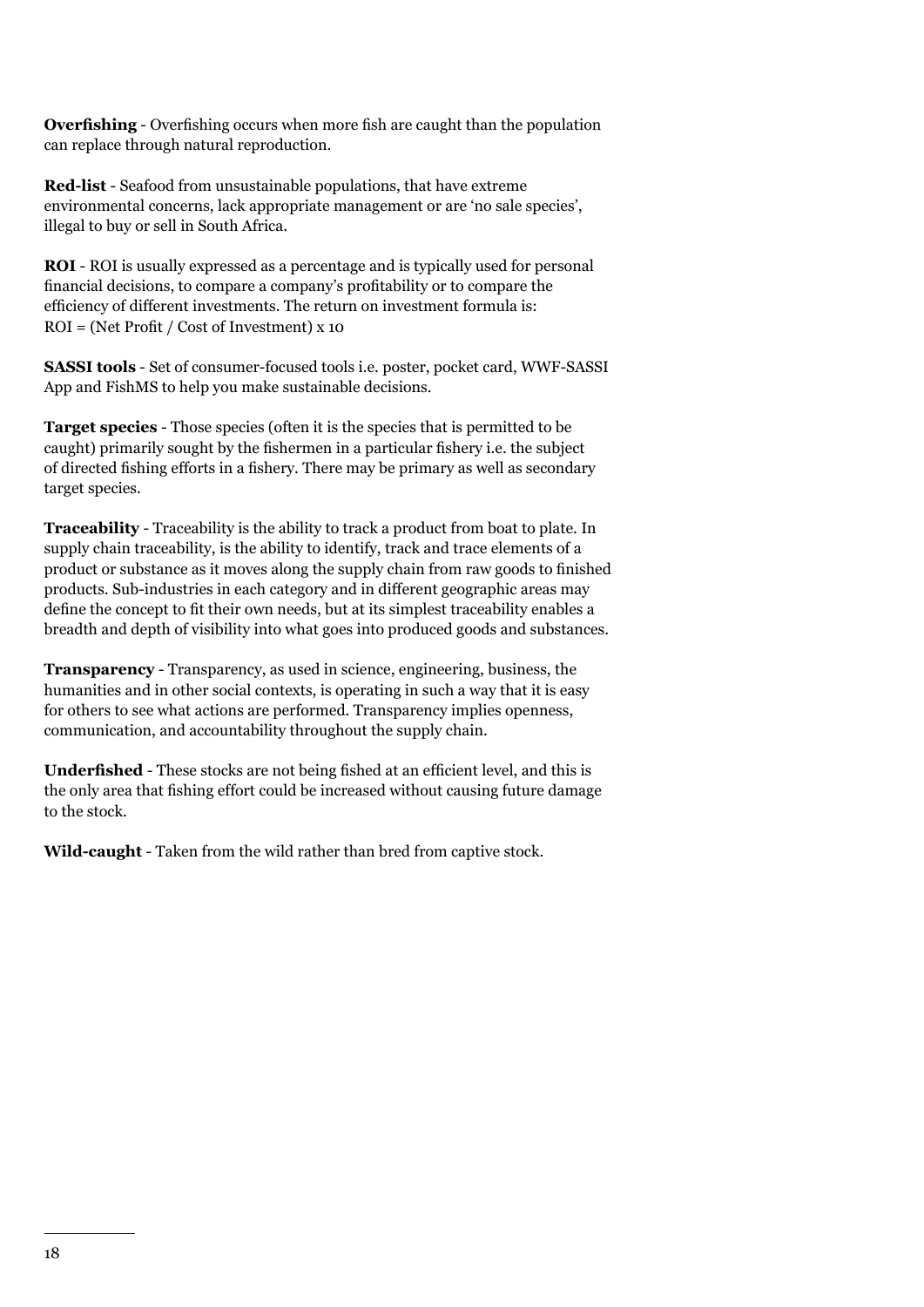## References:

This document was compiled by WWF-SASSI team.

Agnew, et al;. 2009. Estimating the Worldwide Extent of Illegal Fishing. PloS ONE. 4(2):e4570.doi:10.137/journal.pon.004570

Cawthorn, D.,Duncan, J.D., Kastern, C., Francis, J. & Hoffman, C. 2015. Fish species substitution and misnaming in South Africa: An economic safety and sustainability conundrum revisited. Food Chemistry, 185, 165-181.

FAO. 2018. The State of World Fisheries and Aquaculture 2018 - Meeting the sustainable development goals. Rome. Licence: CC BY-NC-SA 3.0 IGO.

Wang,R. 2012. Investigations of important and effective effects of green practices in restaurants. Procedia-Social and Behavioural Sciences, 40. 94-98.